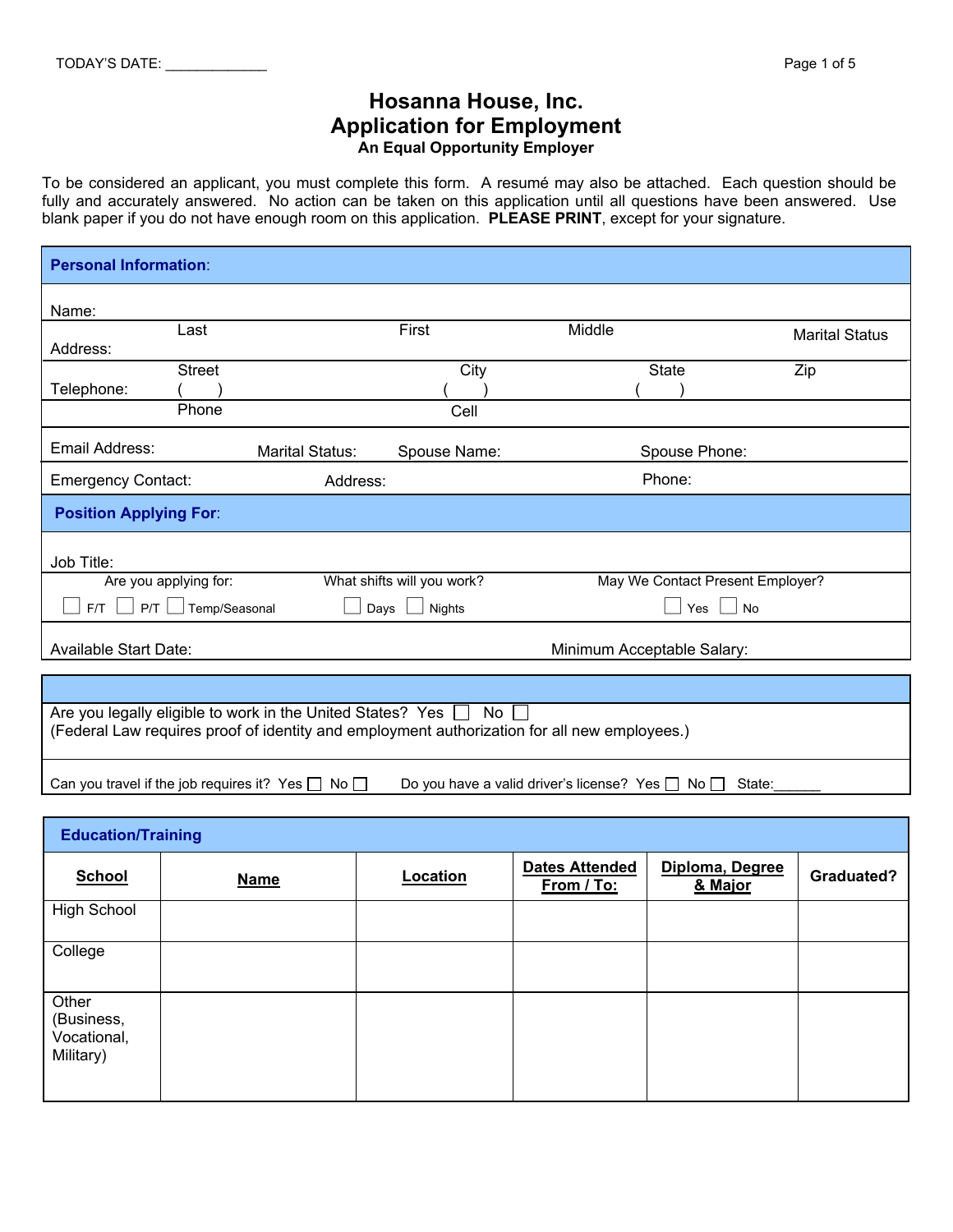| TODAY'S DATE: _________                                                                                                                                                                |               |     |                         |                    | Page 2 of 5 |
|----------------------------------------------------------------------------------------------------------------------------------------------------------------------------------------|---------------|-----|-------------------------|--------------------|-------------|
| Employment History (Please Start With the Most Recent, Ending With Age 18, Excluding Part-Time Positions Held<br>While Obtaining Higher Education-Use Additional Paper as Necessary.): |               |     |                         |                    |             |
| Employer:                                                                                                                                                                              |               |     |                         |                    |             |
| Address:                                                                                                                                                                               |               |     |                         |                    |             |
|                                                                                                                                                                                        | <b>Street</b> |     | City                    | State              | Zip         |
| Telephone:                                                                                                                                                                             |               |     | Supervisor Name:        |                    |             |
| Dates From:                                                                                                                                                                            |               | To: |                         | Final Rate of Pay: |             |
| Position Held:                                                                                                                                                                         |               |     |                         |                    |             |
| <b>Primary Duties:</b>                                                                                                                                                                 |               |     |                         |                    |             |
| Reason for Leaving:                                                                                                                                                                    |               |     |                         |                    |             |
| <b>Next Employer:</b>                                                                                                                                                                  |               |     |                         |                    |             |
| Employer:                                                                                                                                                                              |               |     |                         |                    |             |
| Address:                                                                                                                                                                               |               |     |                         |                    |             |
|                                                                                                                                                                                        | <b>Street</b> |     | City                    | State              | Zip         |
| Telephone:                                                                                                                                                                             |               |     | <b>Supervisor Name:</b> |                    |             |
| Dates From:                                                                                                                                                                            |               | To: |                         | Final Rate of Pay: |             |
| Position Held:                                                                                                                                                                         |               |     |                         |                    |             |
| <b>Primary Duties:</b>                                                                                                                                                                 |               |     |                         |                    |             |
| Reason for Leaving:                                                                                                                                                                    |               |     |                         |                    |             |
| <b>Next Employer:</b>                                                                                                                                                                  |               |     |                         |                    |             |
| Employer:                                                                                                                                                                              |               |     |                         |                    |             |
| Address:                                                                                                                                                                               |               |     |                         |                    |             |
|                                                                                                                                                                                        | <b>Street</b> |     | City                    | <b>State</b>       | Zip         |
| Telephone:                                                                                                                                                                             |               |     | <b>Supervisor Name:</b> |                    |             |
| Dates From:                                                                                                                                                                            |               | To: |                         | Final Rate of Pay: |             |
| Position Held:                                                                                                                                                                         |               |     |                         |                    |             |
| <b>Primary Duties:</b>                                                                                                                                                                 |               |     |                         |                    |             |
| Reason for Leaving:                                                                                                                                                                    |               |     |                         |                    |             |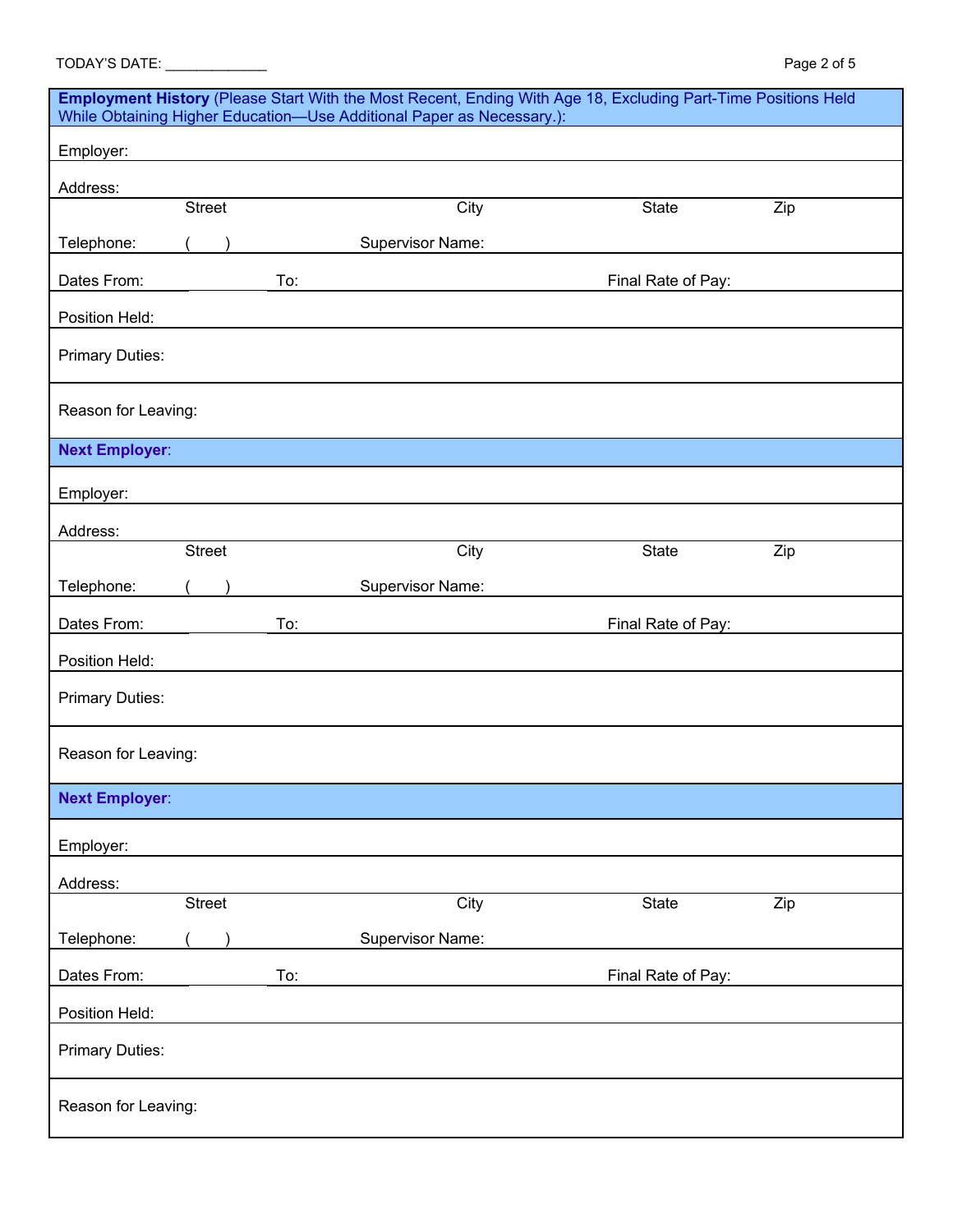| No<br>MAY WE CONTACT YOUR PRESENT EMPLOYER?<br>Yes                                                                                                                                                                        |                                                                                                          |                      |              |        |  |
|---------------------------------------------------------------------------------------------------------------------------------------------------------------------------------------------------------------------------|----------------------------------------------------------------------------------------------------------|----------------------|--------------|--------|--|
| Technology Skills (List All Skills & Software Applications You Have Experience Using):                                                                                                                                    |                                                                                                          |                      |              |        |  |
| Word Processing:<br>Spreadsheet:<br>Other Software:<br>Database:<br>Microsoft Office?<br>PowerPoint? Yes<br>Yes<br>No<br>No                                                                                               |                                                                                                          |                      |              |        |  |
| Scanner?                                                                                                                                                                                                                  | Yes<br>No                                                                                                | Copier?<br>Yes<br>No |              |        |  |
|                                                                                                                                                                                                                           | Digital Phone Systems? Yes<br>No<br>Explain Internet Skills, Including Email Usage:                      |                      |              |        |  |
|                                                                                                                                                                                                                           |                                                                                                          |                      |              |        |  |
|                                                                                                                                                                                                                           | Professional Licenses and or Certifications                                                              |                      |              |        |  |
|                                                                                                                                                                                                                           | Personal Reference (Please list the names of three (3) persons not related to you by blood or marriage.) |                      |              |        |  |
| Name:                                                                                                                                                                                                                     |                                                                                                          |                      |              |        |  |
| Address:                                                                                                                                                                                                                  | Last                                                                                                     | First                |              | Middle |  |
| Telephone:                                                                                                                                                                                                                | <b>Street</b>                                                                                            | City                 | State        | Zip    |  |
|                                                                                                                                                                                                                           | Home<br>Connection To You (i.e. friend, co-worker):                                                      | Other                | Occupation:  |        |  |
| <b>Personal Reference</b>                                                                                                                                                                                                 |                                                                                                          |                      |              |        |  |
| Name:                                                                                                                                                                                                                     |                                                                                                          |                      |              |        |  |
| Address:                                                                                                                                                                                                                  | Last                                                                                                     | First                | Middle       |        |  |
| Telephone:                                                                                                                                                                                                                | <b>Street</b>                                                                                            | City                 | <b>State</b> | Zip    |  |
|                                                                                                                                                                                                                           | Other<br>Home                                                                                            |                      |              |        |  |
| Connection To You (i.e. friend, co-worker):<br>Occupation:<br><b>Personal Reference</b>                                                                                                                                   |                                                                                                          |                      |              |        |  |
| Name:                                                                                                                                                                                                                     |                                                                                                          |                      |              |        |  |
| Address:                                                                                                                                                                                                                  | Last                                                                                                     | First                | Middle       |        |  |
|                                                                                                                                                                                                                           | <b>Street</b>                                                                                            | City                 | <b>State</b> | Zip    |  |
| Telephone:                                                                                                                                                                                                                | Home                                                                                                     | Other                |              |        |  |
|                                                                                                                                                                                                                           | Connection To You (i.e. friend, co-worker):                                                              |                      | Occupation:  |        |  |
|                                                                                                                                                                                                                           |                                                                                                          |                      |              |        |  |
| Have you ever applied to / worked for Hosanna House before?<br>$Yes$ $\Box$<br>No<br>$\mathbf{L}$<br>If yes, please explain (include date):                                                                               |                                                                                                          |                      |              |        |  |
| Do you have any friends, relatives, or acquaintances working for Hosanna House?<br>Yes $\Box$<br>No<br>If yes, state name and relationship:<br>the control of the control of the control of the control of the control of |                                                                                                          |                      |              |        |  |
|                                                                                                                                                                                                                           | If hired, would you have transportation to/from work?                                                    |                      | Yes          | No     |  |
| Are you over the age of 18? (If under 18, hire is subject to verification of minimum legal age.) Yes $\Box$<br>No                                                                                                         |                                                                                                          |                      |              |        |  |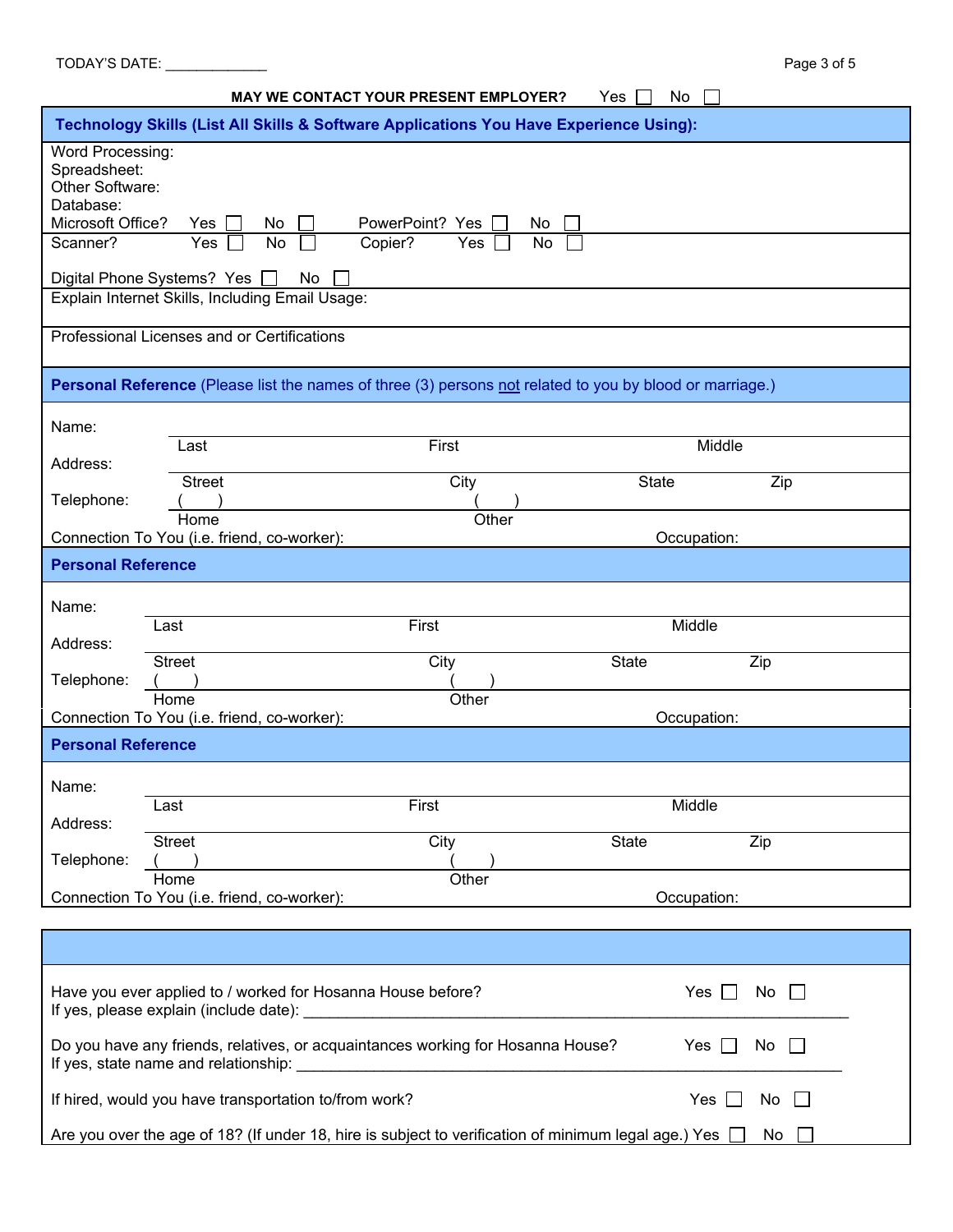| If hired, would you be able to present evidence of your U.S. citizenship or proof of your<br>legal right to work in the United States?                                                                                                                                                                                                                                         | Yes II | No. |  |  |  |  |
|--------------------------------------------------------------------------------------------------------------------------------------------------------------------------------------------------------------------------------------------------------------------------------------------------------------------------------------------------------------------------------|--------|-----|--|--|--|--|
| If hired, are you willing to submit to and pass a controlled substance test?                                                                                                                                                                                                                                                                                                   | Yes l  | No. |  |  |  |  |
| Are you able to perform the essential functions of the job for which you are<br>applying, either with/without reasonable accommodation?<br>Yes<br>No                                                                                                                                                                                                                           |        |     |  |  |  |  |
| If no, describe the functions that cannot be performed.                                                                                                                                                                                                                                                                                                                        |        |     |  |  |  |  |
|                                                                                                                                                                                                                                                                                                                                                                                |        |     |  |  |  |  |
|                                                                                                                                                                                                                                                                                                                                                                                |        |     |  |  |  |  |
| (Note: Hosanna House, Inc. complies with the ADA and will consider reasonable accommodation measures that may be<br>necessary for eligible applicants/employees to perform essential functions. It is possible that a hire may be tested on<br>skill/agility and may be subject to a medical examination conducted by a medical professional.)                                 |        |     |  |  |  |  |
|                                                                                                                                                                                                                                                                                                                                                                                |        |     |  |  |  |  |
| Have you ever been arrested or convicted of a criminal offense (felony or misdemeanor)?                                                                                                                                                                                                                                                                                        | Yes II | No. |  |  |  |  |
| If yes, please describe the criminal offense and the court's disposition.                                                                                                                                                                                                                                                                                                      |        |     |  |  |  |  |
|                                                                                                                                                                                                                                                                                                                                                                                |        |     |  |  |  |  |
|                                                                                                                                                                                                                                                                                                                                                                                |        |     |  |  |  |  |
| (Note: No applicant will be denied employment solely on the grounds of conviction of a criminal offense. The date of the<br>offense, the nature of the offense, including any significant details that affect the description of the event, and the<br>surrounding circumstances and the relevance of the offense to the position(s) applied for may, however, be considered.) |        |     |  |  |  |  |

## *Acknowledgement* – Please read before signing

I certify that the foregoing information is true, correct, and complete to the best of my knowledge. I authorize investigation of all statements I have made on this application for employment as may be necessary to arrive at an employment decision.

I understand that any false, misleading, or incomplete statements I have knowingly provided herein may be cause for disqualification or if employed, dismissal and/or legal action. I understand that this application is not intended to be either a contract of employment or a guarantee of promotional opportunities.

If employed, I understand that such employment is at will and may be terminated by the corporation at any time. The applicant understands that nether this document nor any offer of employment from this employer constitutes an employment contract unless a specific document is executed in writing by the employer and employee jointly. Any oral or written statements to the contrary are hereby expressly disavowed and should not be relied upon. Just as an employee may resign for any reason, the employer may also terminate the employee for any reason.

As a condition of employment, I accept the principles that the welfare of the organization depends upon the conduct and honesty of its employees and the trust and confidence of the public in general. Hosanna House, Inc. (HHI) expects honesty, security and confidentiality from all employees.